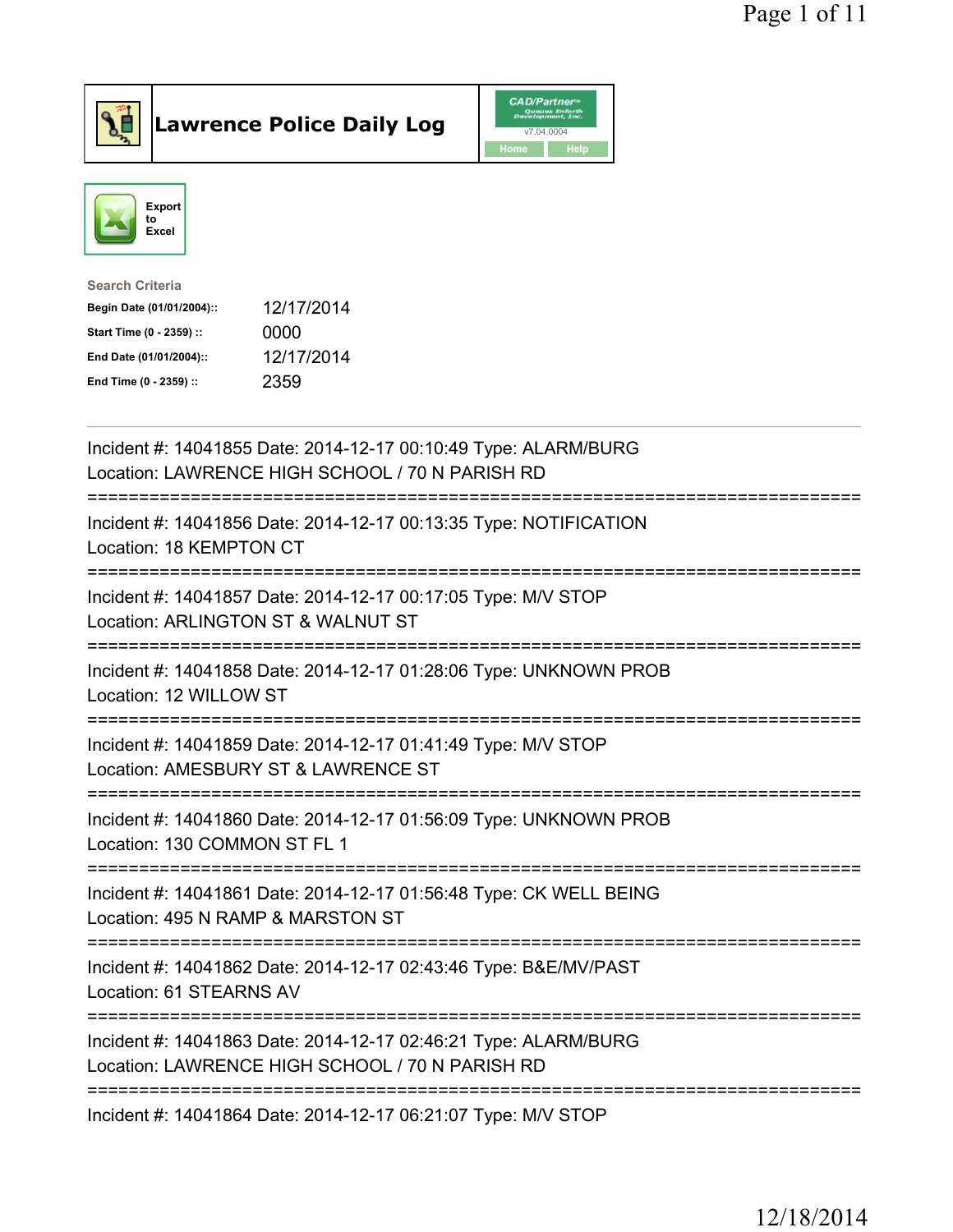| Location: AMESBURY ST & METHUEN ST<br>============================                                               |
|------------------------------------------------------------------------------------------------------------------|
| Incident #: 14041865 Date: 2014-12-17 06:31:45 Type: M/V STOP<br>Location: CHARDON ST & HAMPSHIRE ST             |
| Incident #: 14041866 Date: 2014-12-17 06:46:10 Type: M/V STOP<br>Location: EXCHANGE ST & MYRTLE ST               |
| Incident #: 14041867 Date: 2014-12-17 06:51:05 Type: AUTO ACC/PI<br><b>Location: MARSTON ST</b>                  |
| Incident #: 14041868 Date: 2014-12-17 06:53:34 Type: LARCENY/PAST<br>Location: 71 MYRTLE ST                      |
| Incident #: 14041869 Date: 2014-12-17 06:56:59 Type: ALARMS<br>Location: PEOPLES UNITED BANK / 10 S BROADWAY     |
| Incident #: 14041870 Date: 2014-12-17 06:58:51 Type: ALARMS<br>Location: COMMONWEALTH MOTORS / 1 COMMONWEALTH DR |
| Incident #: 14041871 Date: 2014-12-17 07:00:24 Type: STOL/MV/PAS<br>Location: 11 LENOX CIR                       |
| Incident #: 14041872 Date: 2014-12-17 07:03:30 Type: CHILD ABUSE<br>Location: 114 WALNUT ST                      |
| Incident #: 14041873 Date: 2014-12-17 07:15:25 Type: B&E/MV/PAST<br>Location: 30 MYRTLE CT                       |
| ==============<br>Incident #: 14041874 Date: 2014-12-17 07:17:50 Type: RECOV/STOL/MV<br>Location: 113 TRENTON ST |
| Incident #: 14041875 Date: 2014-12-17 07:18:52 Type: M/V STOP<br>Location: CARVER ST & SHATTUCK ST               |
| Incident #: 14041876 Date: 2014-12-17 07:25:59 Type: M/V STOP<br>Location: CANAL ST & MARSTON ST                 |
| Incident #: 14041877 Date: 2014-12-17 07:34:46 Type: LARCENY/PAST<br>Location: 92 BROMFIELD ST                   |
| Incident #: 14041878 Date: 2014-12-17 07:56:30 Type: ALARMS<br>Location: AUTO PART REBUILDERS / 135 BRADFORD ST  |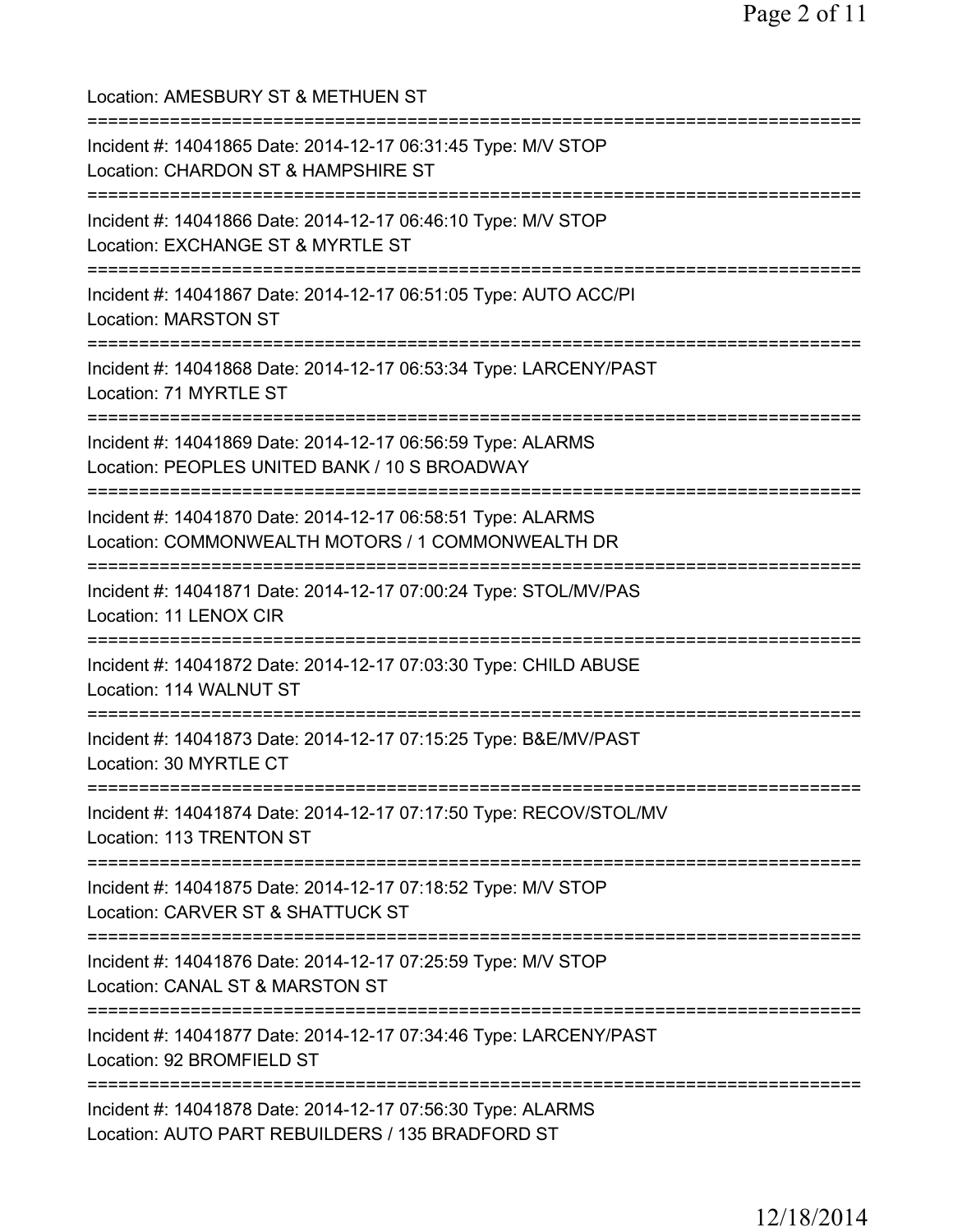| Incident #: 14041879 Date: 2014-12-17 07:57:47 Type: M/V STOP<br>Location: CARVER ST & SHATTUCK ST                             |
|--------------------------------------------------------------------------------------------------------------------------------|
| Incident #: 14041880 Date: 2014-12-17 07:58:45 Type: TOW OF M/V<br>Location: HAVERHILL ST & LAWRENCE ST                        |
| Incident #: 14041881 Date: 2014-12-17 08:06:57 Type: M/V STOP<br>Location: 280 HAVERHILL ST                                    |
| Incident #: 14041882 Date: 2014-12-17 08:13:51 Type: AUTO ACC/NO PI<br>Location: BROADWAY & LAKE ST<br>======================= |
| Incident #: 14041883 Date: 2014-12-17 08:21:36 Type: ALARM/BURG<br>Location: 121 BROOKFIELD ST                                 |
| Incident #: 14041884 Date: 2014-12-17 08:22:50 Type: DISTURBANCE<br>Location: 122 SYLVESTER ST                                 |
| Incident #: 14041885 Date: 2014-12-17 08:24:54 Type: ALARMS<br>Location: 115 E HAVERHILL ST                                    |
| Incident #: 14041886 Date: 2014-12-17 08:35:31 Type: B&E/PAST<br>Location: 18 WILLOW ST FL 2                                   |
| Incident #: 14041888 Date: 2014-12-17 08:36:26 Type: MEDIC SUPPORT<br>Location: 41 BERKELEY ST #24                             |
| Incident #: 14041887 Date: 2014-12-17 08:36:38 Type: M/V STOP<br>Location: 206 PROSPECT ST                                     |
| Incident #: 14041889 Date: 2014-12-17 09:14:06 Type: UNKNOWN PROB<br>Location: 105 HANCOCK ST                                  |
| Incident #: 14041890 Date: 2014-12-17 09:17:46 Type: B&E/MV/PAST<br>Location: 305 ERVING AV                                    |
| Incident #: 14041891 Date: 2014-12-17 09:36:25 Type: M/V STOP<br>Location: BROADWAY & PARK ST                                  |
| Incident #: 14041893 Date: 2014-12-17 09:43:19 Type: TRESPASSING<br>Location: NECC / 45 FRANKLIN ST                            |
|                                                                                                                                |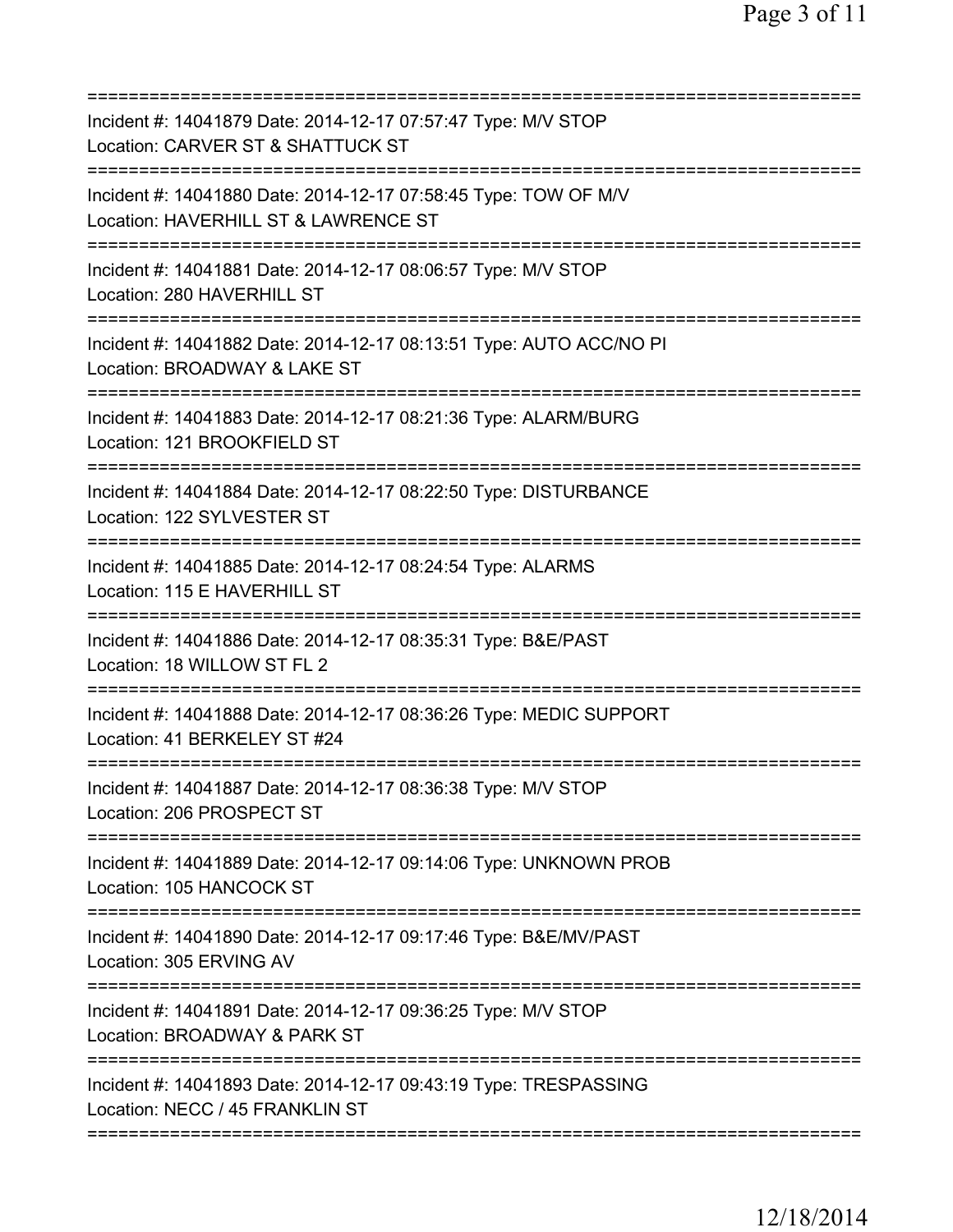| Incident #: 14041892 Date: 2014-12-17 09:43:51 Type: M/V STOP<br>Location: BRUCE ST & PARK ST                                     |
|-----------------------------------------------------------------------------------------------------------------------------------|
| Incident #: 14041894 Date: 2014-12-17 10:02:27 Type: DISORDERLY<br>Location: HAVERHILL ST & LAWRENCE ST                           |
| Incident #: 14041895 Date: 2014-12-17 10:03:34 Type: M/V STOP<br>Location: 34 SHAW ST                                             |
| Incident #: 14041896 Date: 2014-12-17 10:04:11 Type: AUTO ACC/NO PI<br>Location: SHOWCASE CINEMA / 141 WINTHROP AV                |
| Incident #: 14041897 Date: 2014-12-17 10:11:44 Type: B&E/PAST<br>Location: 19 WILLOW ST FL 2ND                                    |
| Incident #: 14041898 Date: 2014-12-17 10:12:02 Type: INVEST CONT<br>Location: 393 LOWELL ST                                       |
| Incident #: 14041899 Date: 2014-12-17 10:24:53 Type: M/V STOP<br>Location: GARFIELD ST<br>;==================================     |
| Incident #: 14041900 Date: 2014-12-17 10:25:39 Type: ANIMAL COMPL<br><b>Location: LEEDS TER</b>                                   |
| Incident #: 14041902 Date: 2014-12-17 10:26:49 Type: M/V STOP<br>Location: AMHERST ST & ANDOVER ST                                |
| Incident #: 14041901 Date: 2014-12-17 10:28:07 Type: SUS PERS/MV<br>Location: BROOK STREET PARK CALLBOX / 67 BROOK ST             |
| ==========================<br>Incident #: 14041903 Date: 2014-12-17 10:46:21 Type: MV/BLOCKING<br>Location: ERVING AV & WALNUT ST |
| Incident #: 14041904 Date: 2014-12-17 10:50:10 Type: SUICIDE ATTEMPT<br>Location: 437 S BROADWAY FL 1ST                           |
| Incident #: 14041905 Date: 2014-12-17 11:00:59 Type: KEEP PEACE<br>Location: 183 ABBOTT ST                                        |
| Incident #: 14041908 Date: 2014-12-17 11:14:20 Type: ROBBERY ARMED<br>Location: 292 ESSEX ST                                      |
| Incident #: 14041906 Date: 2014-12-17 11:15:30 Type: M/V STOP                                                                     |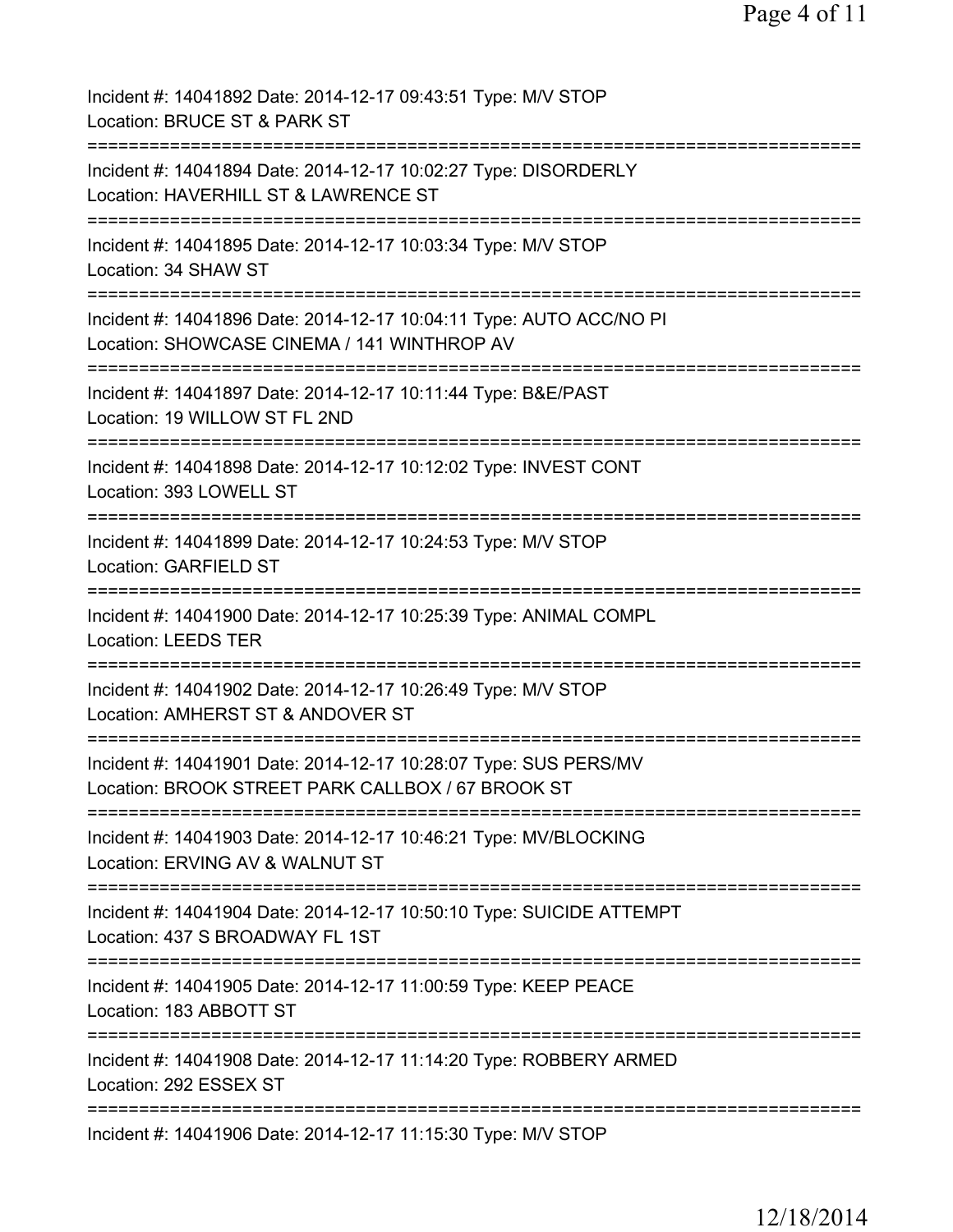Location: BROOKFIELD ST & CHESTER ST =========================================================================== Incident #: 14041907 Date: 2014-12-17 11:16:27 Type: M/V STOP Location: ESSEX ST & HAMPSHIRE ST =========================================================================== Incident #: 14041909 Date: 2014-12-17 11:46:08 Type: ALARM/BURG Location: 43 JACKSON ST =========================================================================== Incident #: 14041910 Date: 2014-12-17 11:47:22 Type: M/V STOP Location: HOWARD ST & PLEASANT ST =========================================================================== Incident #: 14041911 Date: 2014-12-17 11:47:38 Type: MISSING PERS Location: 41 EUTAW ST FL 2 =========================================================================== Incident #: 14041912 Date: 2014-12-17 11:48:47 Type: M/V STOP Location: MERRIMACK ST & S BROADWAY =========================================================================== Incident #: 14041913 Date: 2014-12-17 11:52:58 Type: DOMESTIC/PROG Location: 68 HAMPSHIRE ST FL 2 =========================================================================== Incident #: 14041914 Date: 2014-12-17 11:57:53 Type: CK WELL BEING Location: LAWRENCE ST & METHUEN ST =========================================================================== Incident #: 14041915 Date: 2014-12-17 11:58:03 Type: M/V STOP Location: FERGUSON ST & S BROADWAY =========================================================================== Incident #: 14041916 Date: 2014-12-17 12:13:51 Type: SHOPLIFTING Location: DEMOULAS MARKET / 700 ESSEX ST =========================================================================== Incident #: 14041917 Date: 2014-12-17 12:20:19 Type: M/V STOP Location: EVERETT ST =========================================================================== Incident #: 14041918 Date: 2014-12-17 12:36:04 Type: ROBBERY UNARM Location: HAMPSHIRE ST =========================================================================== Incident #: 14041919 Date: 2014-12-17 12:58:15 Type: NOTIFICATION Location: 11 WELLS ST =========================================================================== Incident #: 14041920 Date: 2014-12-17 13:06:20 Type: CK WELL BEING Location: 608 S UNION ST =========================================================================== Incident #: 14041921 Date: 2014-12-17 13:11:35 Type: MEDIC SUPPORT Location: 295 COMMON ST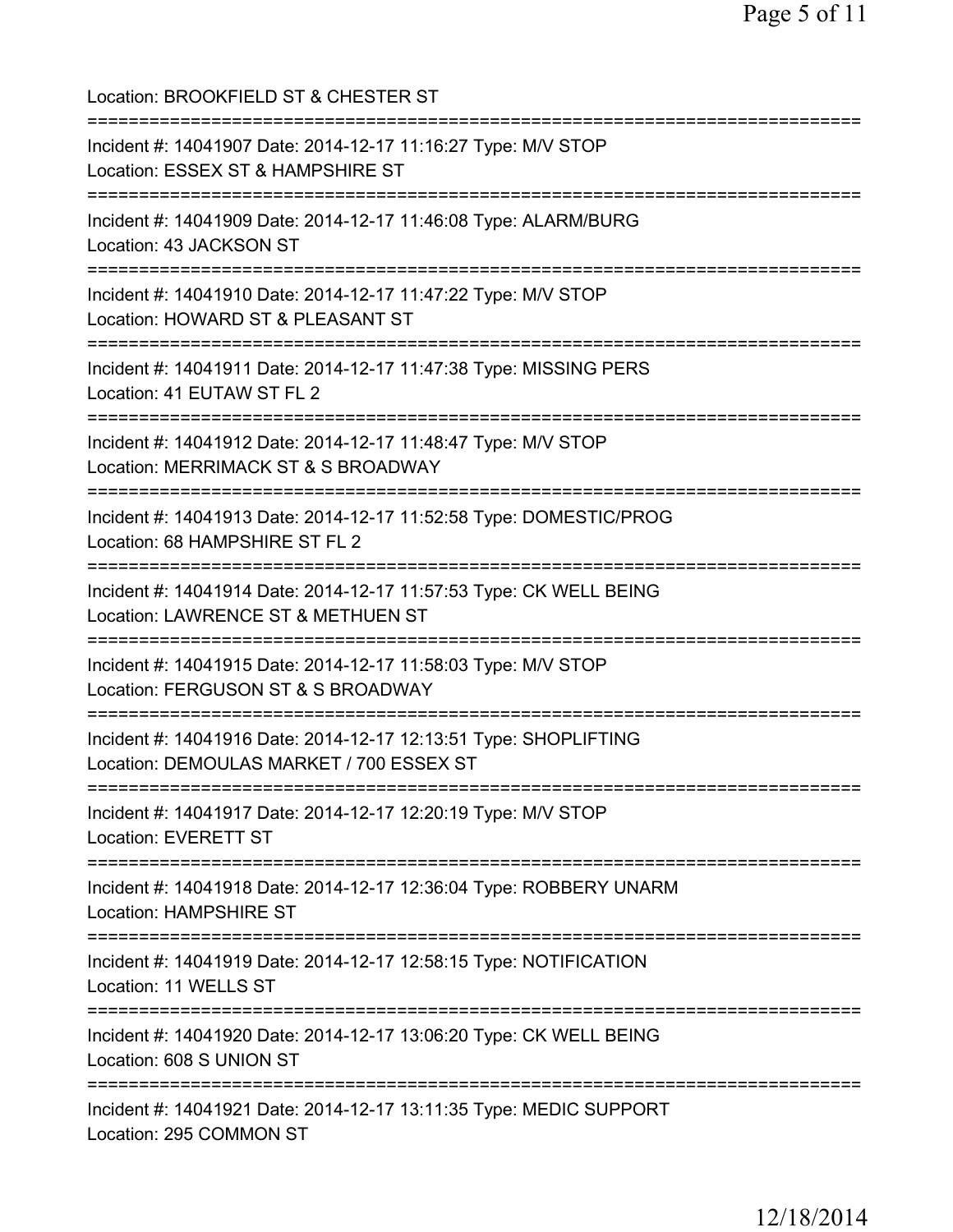| Incident #: 14041922 Date: 2014-12-17 13:34:35 Type: M/V STOP<br>Location: EVERETT ST & SALEM ST<br>===========================         |
|-----------------------------------------------------------------------------------------------------------------------------------------|
| Incident #: 14041923 Date: 2014-12-17 13:39:24 Type: M/V STOP<br>Location: EVERETT ST & SALEM ST                                        |
| Incident #: 14041924 Date: 2014-12-17 13:58:18 Type: NEIGHBOR PROB<br>Location: 85 AVON ST                                              |
| Incident #: 14041925 Date: 2014-12-17 14:05:50 Type: UNKNOWN PROB<br>Location: 58 BOWDOIN ST FL 1ST                                     |
| Incident #: 14041926 Date: 2014-12-17 14:10:15 Type: SUICIDE ATTEMPT<br>Location: 13 EUTAW ST FL 1                                      |
| Incident #: 14041927 Date: 2014-12-17 14:23:28 Type: CONFIS PROP<br>Location: BOXFORD ST & S UNION ST<br>============================== |
| Incident #: 14041928 Date: 2014-12-17 14:29:41 Type: M/V STOP<br>Location: LAWRENCE ST & SARATOGA ST<br>==========================      |
| Incident #: 14041929 Date: 2014-12-17 14:36:20 Type: M/V STOP<br>Location: LAWRENCE & LEXINGTON                                         |
| Incident #: 14041930 Date: 2014-12-17 14:45:35 Type: M/V STOP<br>Location: PARK ST & SAUNDERS ST                                        |
| Incident #: 14041931 Date: 2014-12-17 14:55:29 Type: M/V STOP<br>Location: ERVING AV & SHORT ST                                         |
| ;===================================<br>Incident #: 14041932 Date: 2014-12-17 14:56:29 Type: M/V STOP<br>Location: LAWRENCE & OAK       |
| Incident #: 14041933 Date: 2014-12-17 14:59:26 Type: NOTIFICATION<br>Location: 49 BASSWOOD ST                                           |
| Incident #: 14041934 Date: 2014-12-17 15:05:09 Type: UNWANTEDGUEST<br>Location: 4 NEWTON ST FL 1                                        |
| Incident #: 14041935 Date: 2014-12-17 15:11:29 Type: M/V STOP<br>Location: ERVING AV & JACKSON ST                                       |
|                                                                                                                                         |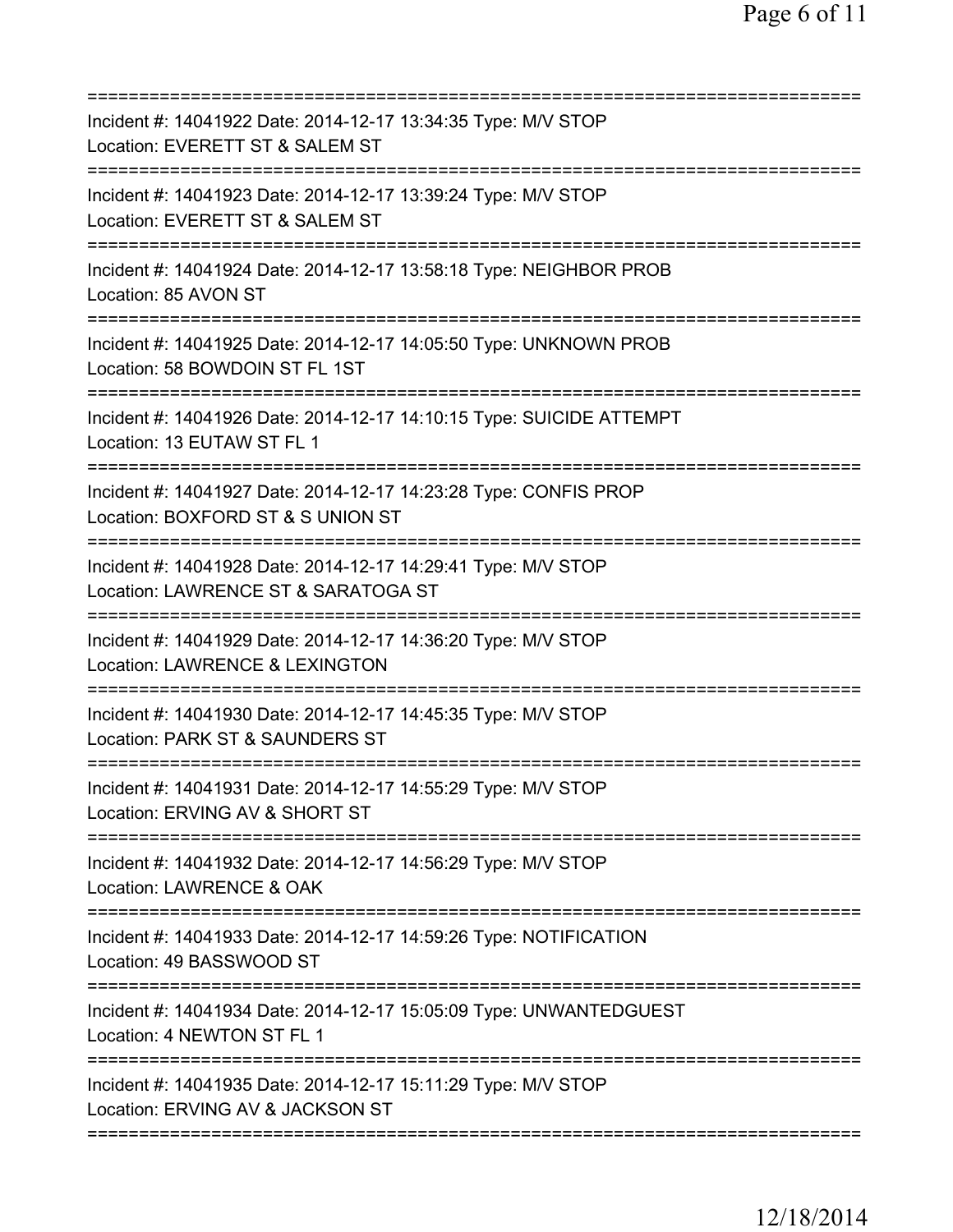| Incident #: 14041936 Date: 2014-12-17 15:12:58 Type: GENERAL SERV<br>Location: 1145 ESSEX ST                     |
|------------------------------------------------------------------------------------------------------------------|
| Incident #: 14041937 Date: 2014-12-17 15:16:52 Type: B&E/MV/PAST<br>Location: 47 CHELMSFORD ST                   |
| Incident #: 14041938 Date: 2014-12-17 15:22:28 Type: M/V STOP<br>Location: OAK ST & SHORT ST                     |
| Incident #: 14041939 Date: 2014-12-17 15:28:10 Type: AUTO ACC/NO PI<br><b>Location: CENTRAL BRIDGE</b>           |
| Incident #: 14041940 Date: 2014-12-17 15:30:43 Type: M/V STOP<br>Location: CHESTNUT ST & JACKSON ST              |
| Incident #: 14041941 Date: 2014-12-17 15:32:03 Type: INVESTIGATION<br>Location: 36 ATKINSON ST                   |
| Incident #: 14041943 Date: 2014-12-17 15:41:17 Type: STOL/MV/PAS<br>Location: 89 FERRY ST                        |
| ---------<br>Incident #: 14041942 Date: 2014-12-17 15:45:35 Type: DISTURBANCE<br>Location: 27 HANCOCK ST         |
| ===============<br>Incident #: 14041944 Date: 2014-12-17 16:03:00 Type: INVESTIGATION<br>Location: 455 LOWELL ST |
| Incident #: 14041945 Date: 2014-12-17 16:14:47 Type: ALARM/BURG<br>Location: COMMUNITY DAY CARE / 50 PLEASANT ST |
| Incident #: 14041946 Date: 2014-12-17 16:32:42 Type: TRESPASSING<br>Location: 45 BROADWAY                        |
| Incident #: 14041947 Date: 2014-12-17 16:46:26 Type: LARCENY/PROG<br>Location: 255 ESSEX ST                      |
| Incident #: 14041948 Date: 2014-12-17 16:47:22 Type: THREATS<br>Location: 34 SMITH ST                            |
| Incident #: 14041949 Date: 2014-12-17 16:54:11 Type: SUICIDE ATTEMPT<br>Location: 165 LAWRENCE ST                |
| Incident #: 14041950 Date: 2014-12-17 16:56:31 Type: SPECIAL CHECK                                               |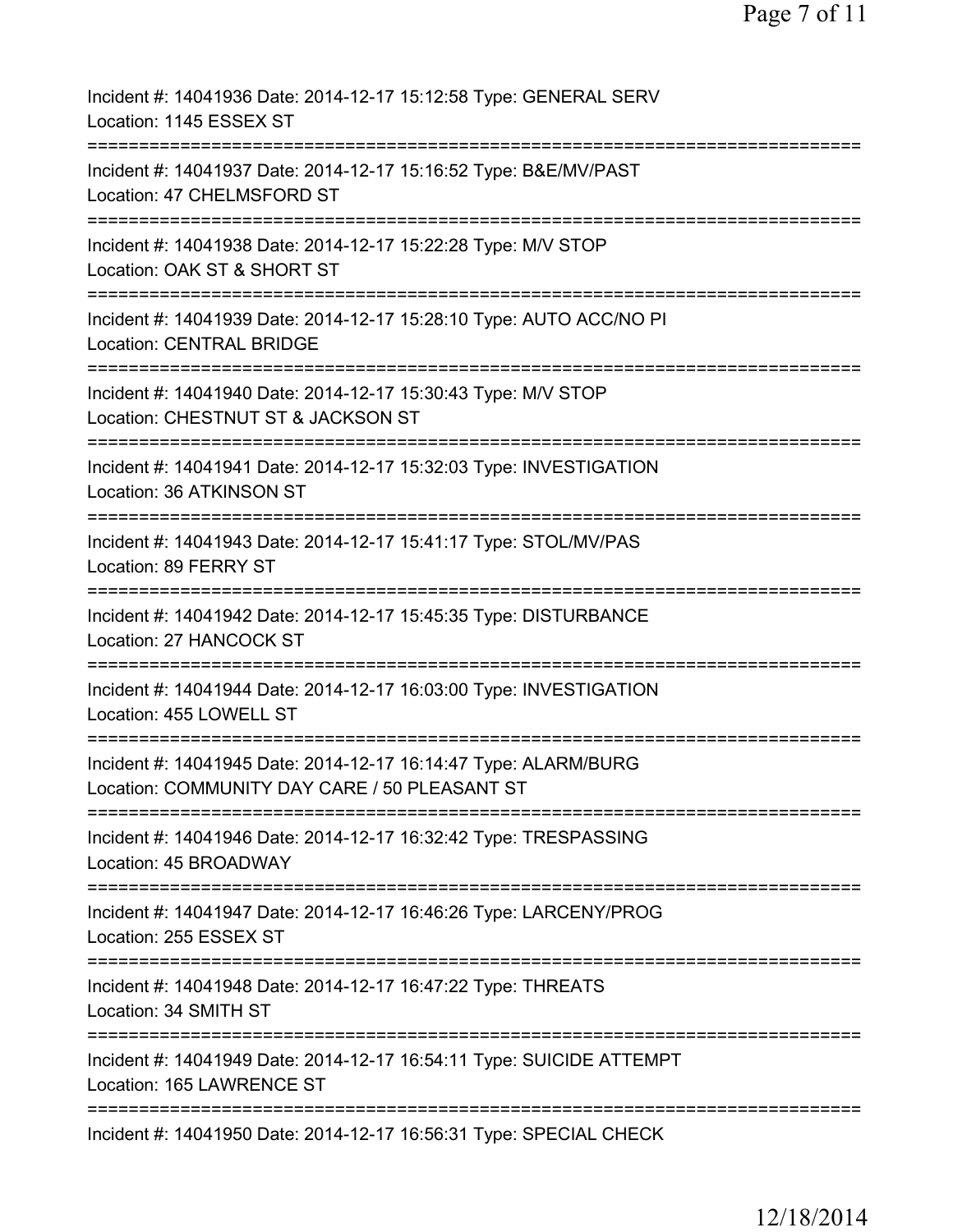Location: 375 WATER ST =========================================================================== Incident #: 14041951 Date: 2014-12-17 17:06:49 Type: CK WELL BEING Location: 198 ESSEX ST #401 =========================================================================== Incident #: 14041952 Date: 2014-12-17 17:13:56 Type: IDENTITY THEFT Location: 349 ESSEX ST =========================================================================== Incident #: 14041953 Date: 2014-12-17 17:21:35 Type: IDENTITY THEFT Location: 349 ESSEX ST =========================================================================== Incident #: 14041954 Date: 2014-12-17 17:34:27 Type: DISTURBANCE Location: BUS STATION / AMESBURY ST & COMMON ST =========================================================================== Incident #: 14041955 Date: 2014-12-17 17:42:51 Type: SUICIDE ATTEMPT Location: 45 SULLIVAN AV =========================================================================== Incident #: 14041956 Date: 2014-12-17 17:44:34 Type: AUTO ACC/NO PI Location: FULTON ST & HAVERHILL ST =========================================================================== Incident #: 14041957 Date: 2014-12-17 17:48:33 Type: THREATS Location: 123 BRADFORD ST =========================================================================== Incident #: 14041958 Date: 2014-12-17 17:50:38 Type: M/V STOP Location: FRANKLIN ST & TREMONT ST =========================================================================== Incident #: 14041959 Date: 2014-12-17 18:05:01 Type: COURT DOC SERVE Location: 12 WILLOW ST =========================================================================== Incident #: 14041960 Date: 2014-12-17 18:09:38 Type: B&E/PAST Location: 19 WILLOW ST =========================================================================== Incident #: 14041961 Date: 2014-12-17 18:19:11 Type: LIC PLATE STO Location: 1062 ESSEX ST =========================================================================== Incident #: 14041962 Date: 2014-12-17 18:20:11 Type: BUILDING CHK Location: 83 MYRTLE ST =========================================================================== Incident #: 14041963 Date: 2014-12-17 18:27:30 Type: SUS PERS/MV Location: 331 WATER ST =========================================================================== Incident #: 14041964 Date: 2014-12-17 18:32:34 Type: COURT DOC SERVE Location: 169 HAVERHILL ST #9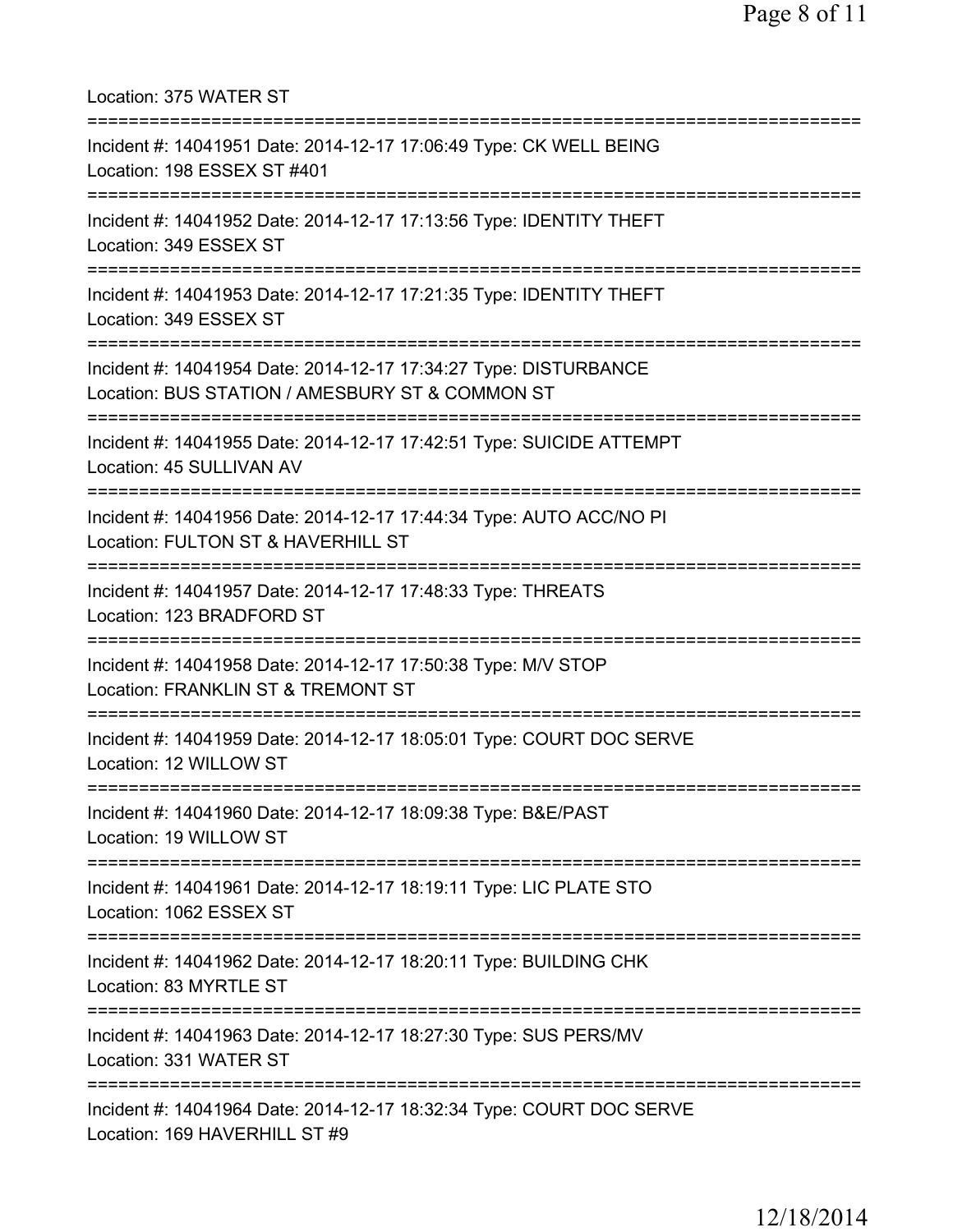| =========================                                                                                         |
|-------------------------------------------------------------------------------------------------------------------|
| Incident #: 14041965 Date: 2014-12-17 18:33:07 Type: COURT DOC SERVE<br>Location: 169 HAVERHILL ST #7             |
| Incident #: 14041966 Date: 2014-12-17 18:40:34 Type: AUTO ACC/NO PI<br>Location: EL PILON / 262 HAMPSHIRE ST      |
| Incident #: 14041967 Date: 2014-12-17 18:46:01 Type: MEDIC SUPPORT<br>Location: 501 ANDOVER ST                    |
| Incident #: 14041968 Date: 2014-12-17 18:46:58 Type: GUN CALL<br>Location: 277 SALEM ST #2                        |
| Incident #: 14041969 Date: 2014-12-17 18:50:27 Type: DISTURBANCE<br>Location: 143 E HAVERHILL ST                  |
| Incident #: 14041970 Date: 2014-12-17 18:57:55 Type: M/V STOP<br>Location: S BROADWAY & SHATTUCK ST               |
| Incident #: 14041971 Date: 2014-12-17 18:59:42 Type: M/V STOP<br>Location: 67 WINTHROP AV<br>==============       |
| Incident #: 14041972 Date: 2014-12-17 19:13:36 Type: M/V STOP<br>Location: 95 E HAVERHILL ST                      |
| Incident #: 14041973 Date: 2014-12-17 19:14:36 Type: M/V STOP<br>Location: 95 E HAVERHILL ST<br>================= |
| Incident #: 14041974 Date: 2014-12-17 19:16:54 Type: DISORDERLY<br>Location: E HAVERHILL ST & ELM ST              |
| Incident #: 14041975 Date: 2014-12-17 19:25:39 Type: AUTO ACC/UNK PI<br>Location: 650 S UNION ST                  |
| Incident #: 14041976 Date: 2014-12-17 19:35:54 Type: M/V STOP<br>Location: BRADFORD ST & BROADWAY                 |
| Incident #: 14041977 Date: 2014-12-17 20:02:39 Type: EXTRA SURVEIL<br>Location: 205 BROADWAY                      |
| Incident #: 14041978 Date: 2014-12-17 20:10:31 Type: 911 HANG UP<br>Location: 18 FRANKLIN ST FL 506B              |
|                                                                                                                   |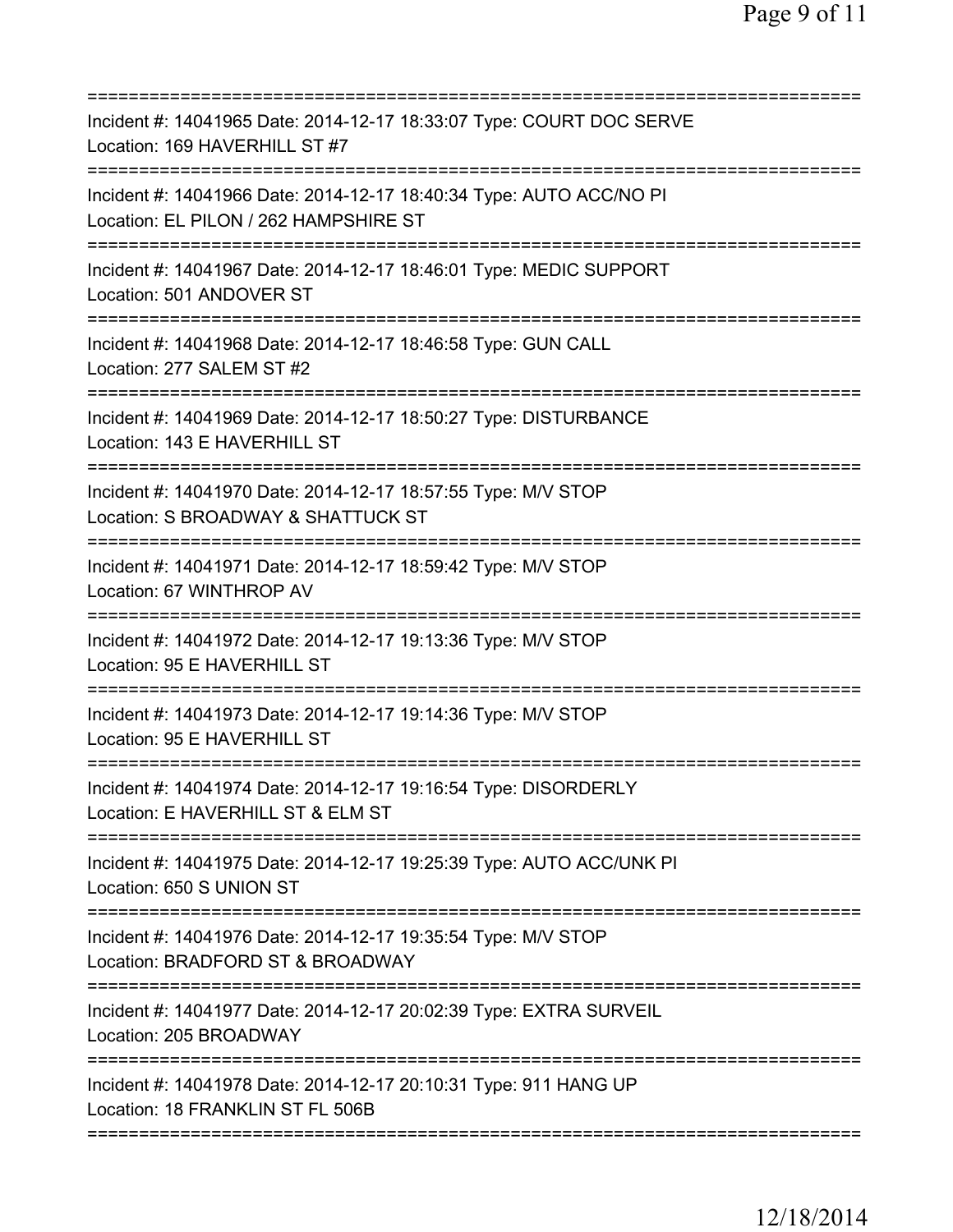| Incident #: 14041980 Date: 2014-12-17 20:17:21 Type: LARCENY/PAST<br>Location: 24 SMITH ST                           |
|----------------------------------------------------------------------------------------------------------------------|
| Incident #: 14041979 Date: 2014-12-17 20:19:18 Type: M/V STOP<br>Location: FRANKLIN ST & TREMONT ST                  |
| Incident #: 14041981 Date: 2014-12-17 20:30:29 Type: NOISE ORD<br>Location: BERKELEY ST & SWAN ST                    |
| Incident #: 14041982 Date: 2014-12-17 20:39:57 Type: LOST PROPERTY<br>Location: 665 ESSEX ST #5-17<br>-----------    |
| Incident #: 14041983 Date: 2014-12-17 21:00:08 Type: SUS PERS/MV<br>Location: MCDONALDS / 50 BROADWAY                |
| Incident #: 14041984 Date: 2014-12-17 21:02:30 Type: MV/BLOCKING<br>Location: 34 NESMITH ST                          |
| Incident #: 14041985 Date: 2014-12-17 21:04:12 Type: SUS PERS/MV<br><b>Location: LEONARD AVE</b>                     |
| Incident #: 14041986 Date: 2014-12-17 21:13:40 Type: NEIGHBOR PROB<br>Location: 17 N BOYLSTON ST                     |
| Incident #: 14041987 Date: 2014-12-17 21:18:14 Type: ALARM/BURG<br>Location: FERNANDEZ BEAUTY / 402 BROADWAY #UNIT 1 |
| Incident #: 14041988 Date: 2014-12-17 21:31:28 Type: LOUD NOISE<br>Location: BERKELEY ST & SWAN ST                   |
| Incident #: 14041989 Date: 2014-12-17 21:55:01 Type: SUS PERS/MV<br>Location: 135 BROADWAY                           |
| Incident #: 14041990 Date: 2014-12-17 21:59:13 Type: M/V STOP<br>Location: 135 BROADWAY                              |
| Incident #: 14041991 Date: 2014-12-17 22:05:48 Type: M/V STOP<br>Location: ALLSTON ST & HOWARD ST                    |
| Incident #: 14041992 Date: 2014-12-17 22:08:08 Type: M/V STOP<br>Location: 230 CANAL ST                              |
| ===========================<br>Incident #: 14041993 Date: 2014-12-17 22:11:44 Type: M/V STOP                         |